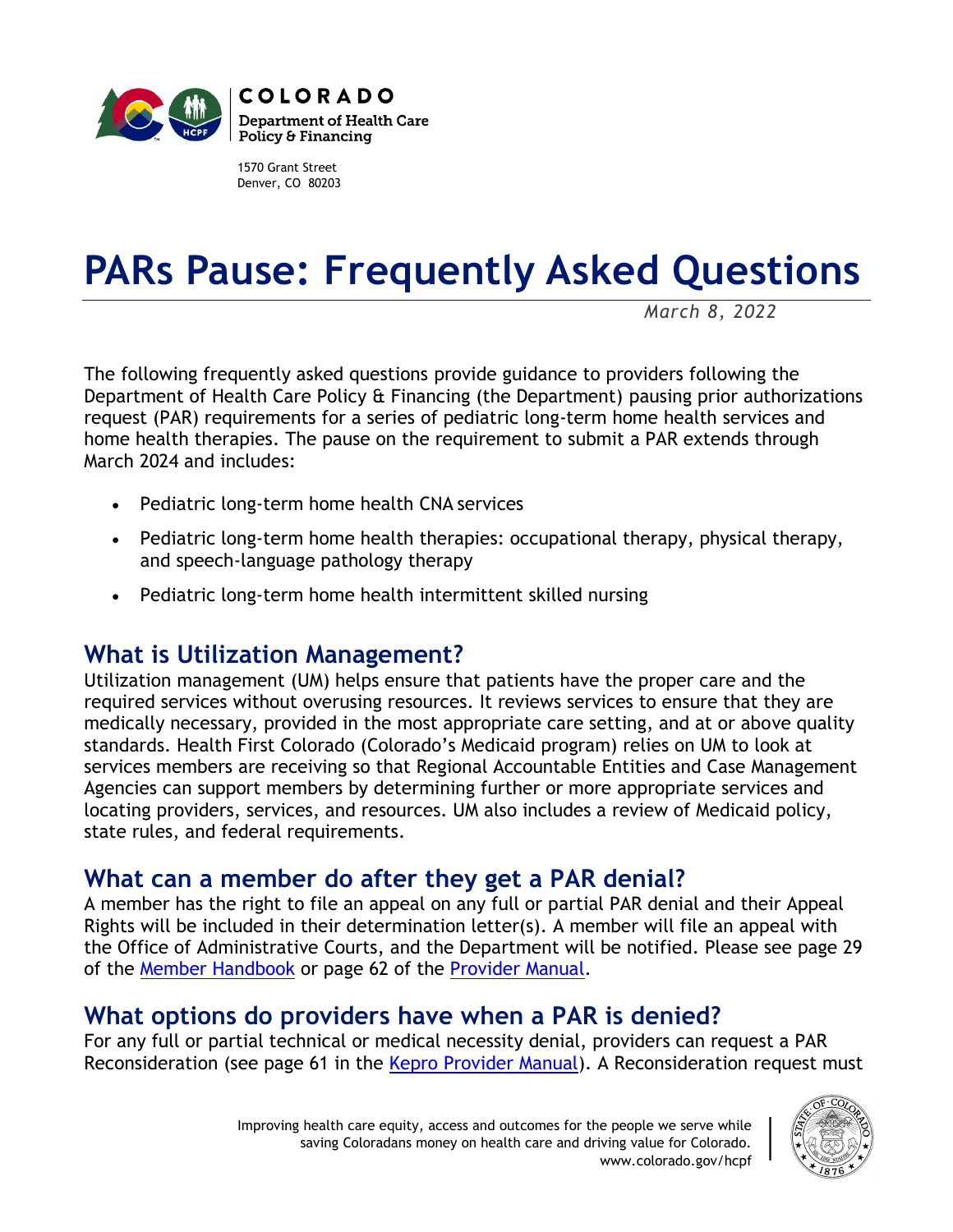be submitted to Kepro within 10 business days of the initial denial. Providers may upload additional supporting documentation for the case. Additionally, after an adverse decision, ordering providers may request a Peer-to-Peer (P2P) review within 10 business days of the review determination (see page 61 in the [Kepro Provider Manual\)](https://hcpf.colorado.gov/sites/hcpf/files/Provider%20Manual.pdf). A P2P allows the ordering provider to discuss the case with a Kepro physician reviewer. Feedback to Kepro and the Department indicates this is helpful for the ordering provider to provide clarification or additional information, or to gain clearer understanding why a request was denied. Recent improvements in the P2P process provide a dedicated scheduler to confirm a mutually agreed upon date and time for the P2P call to take place.

## **If a primary care physician says something is necessary, why does the Department need to determine if it is medically necessary?**

Items "necessary" to a member or family, unfortunately, do not always meet the definition of "medically necessary," which is the federal and state standard required for Health First Colorado to cover benefits (see page 19 of the [Health First Colorado Member Handbook\)](https://www.healthfirstcolorado.com/wp-content/uploads/2020/05/Health-First-Colorado-Member-Handbook.pdf). Medical necessity reviews also include a review of Medicaid policy, state rules, and federal requirements. Medically necessary services include any program, product or service that is delivered in the most appropriate setting required by the member's condition and does not cost more than other equally effective treatment choices. They include services that will (or are reasonably expected to) prevent, diagnose, cure, correct or improve - or, in the case of services for children and youth under the age of 21, ameliorate - the condition and are provided in a manner consistent with accepted standards of medical practice. Please see the Health First Member Handbook for additional information.

#### **How do we know when changes are made to policy or billing manuals?**

Providers are notified of updates to the billing manual via the monthly [Provider Bulletin.](https://hcpf.colorado.gov/bulletins) The bulletin will contain the updated policies and will remind providers to reference the billing manual.

## **Why does Kepro "pend" PARs? Why does Kepro ask for additional clinical documentation not explicitly mentioned in the provider billing manual?**

PARs are "pended" (meaning, review is temporarily stopped) when Kepro needs additional information to make a determination. Kepro uses nationally recognized, industry standard criteria including Interqual and MCG, except in some instances where the state has developed criteria. When reviewing a PAR for medical necessity, Kepro has both the authority and responsibility to require [sufficient documentation to support medical necessity](https://hcpf.colorado.gov/sites/hcpf/files/How%20to%20Add%20Supporting%20Documentation%20-%20Quick%20Reference%20Guide_May2021_0.pdf)  [determinations.](https://hcpf.colorado.gov/sites/hcpf/files/How%20to%20Add%20Supporting%20Documentation%20-%20Quick%20Reference%20Guide_May2021_0.pdf) Examples of sufficient documentation include recent/timely medical notes to support the scope, frequency and duration of services requested. This is consistent with industry standard best practices.

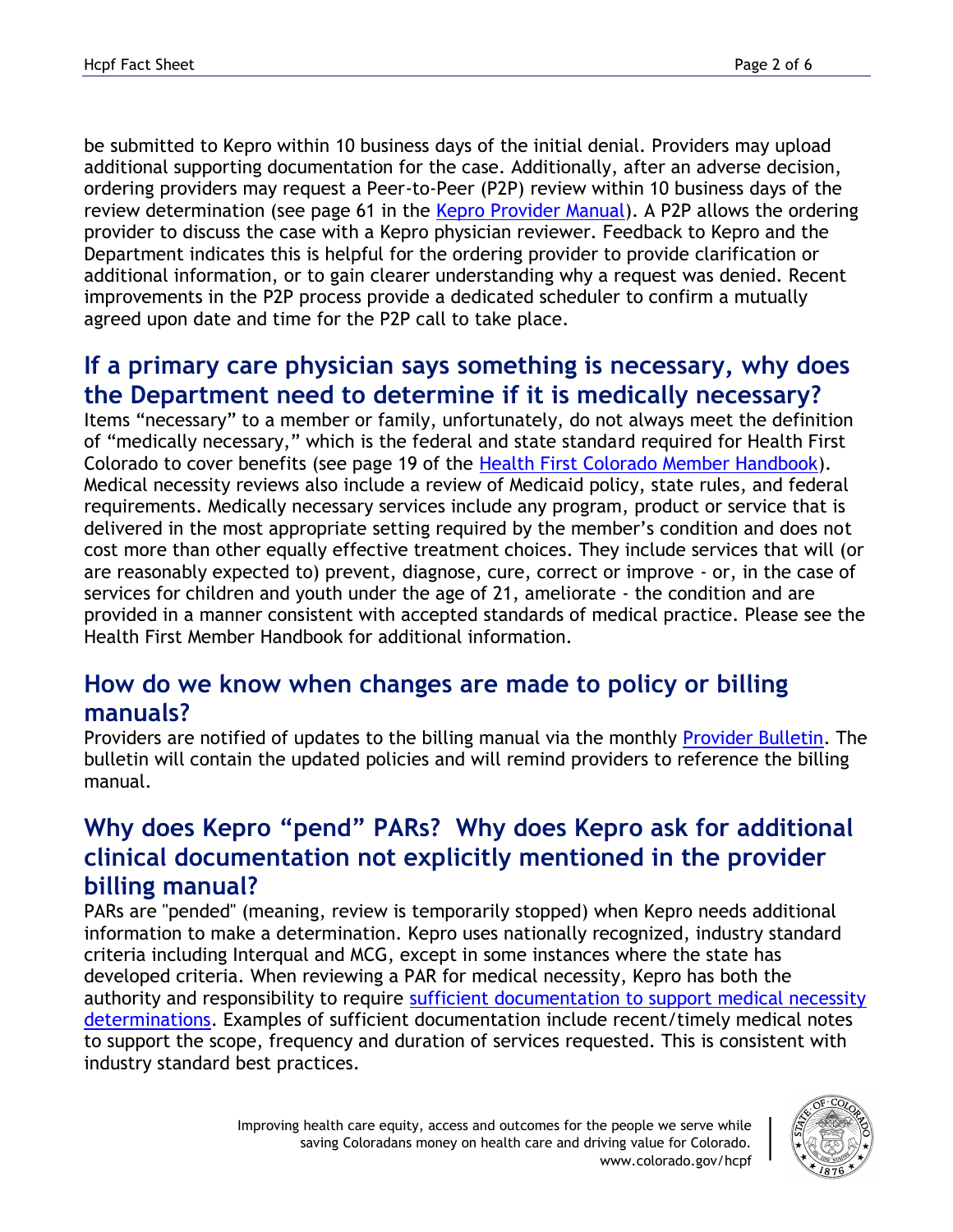#### **How can we get more clarity on the reason for the Pend?**

Providers may contact the coproviderissue@kepro.com mailbox with a subject line, "Pend Inquiry: Case ID XXXX." This escalates inquiries to the appropriate Kepro clinical personnel. If this does not provide resolution, providers should contact [UM inbox](mailto:hcpf_um@state.co.us) for additional assistance.

#### **Why am I waiting on hold for long periods and/or do not get an answer from Kepro's customer service?**

The Department monitors Kepro's customer service performance metrics daily and weekly to ensure they are meeting established contract and Department Service Level Agreements (SLAs). However, if you have specific examples of waiting on hold and/or not receiving resolution from Kepro's customer service, please send those to the [UM inbox](mailto:hcpf_um@state.co.us) to be addressed.

## **Previously with eQHealth, providers could receive more than one request for additional information, or pend, but with the new contract with Kepro, there is only one pend to request additional information prior to a denial (administrative or medical necessity) being issued. Why is that?**

The limitation of one "pend" (Kepro requesting additional information to appropriately complete a medical necessity review) was based on provider feedback prior to Kepro's implementation to simplify the review process. The goal was to limit pends (or information requests) to increase efficiency and decrease turnaround time for determinations. Based on provider feedback and recognizing the operational need to adjust this workflow, Kepro implemented an additional pend process. The second pend option (one at nurse review level, one at physician review) allows additional opportunity to collect sufficient information to render a determination.

## **Why was it acceptable to the Department that Kepro's turnaround time for determinations exceeds 10 days, sometimes reaching 30 days?**

During the initial implementation with Kepro, timeliness standards were not met. This was largely from review volumes exceeding the Department's and Kepro's expectations. Kepro quickly addressed and fully resolved timeliness concerns. By early September 2021, Kepro has consistently met performance standards, as illustrated in the chart attached/below. They have met and exceeded turn-around time (TAT) requirements of no more than 10 business days. This performance has been achieved in the following ways: in collaboration with the Department, Kepro has increased utilization of review automation within their

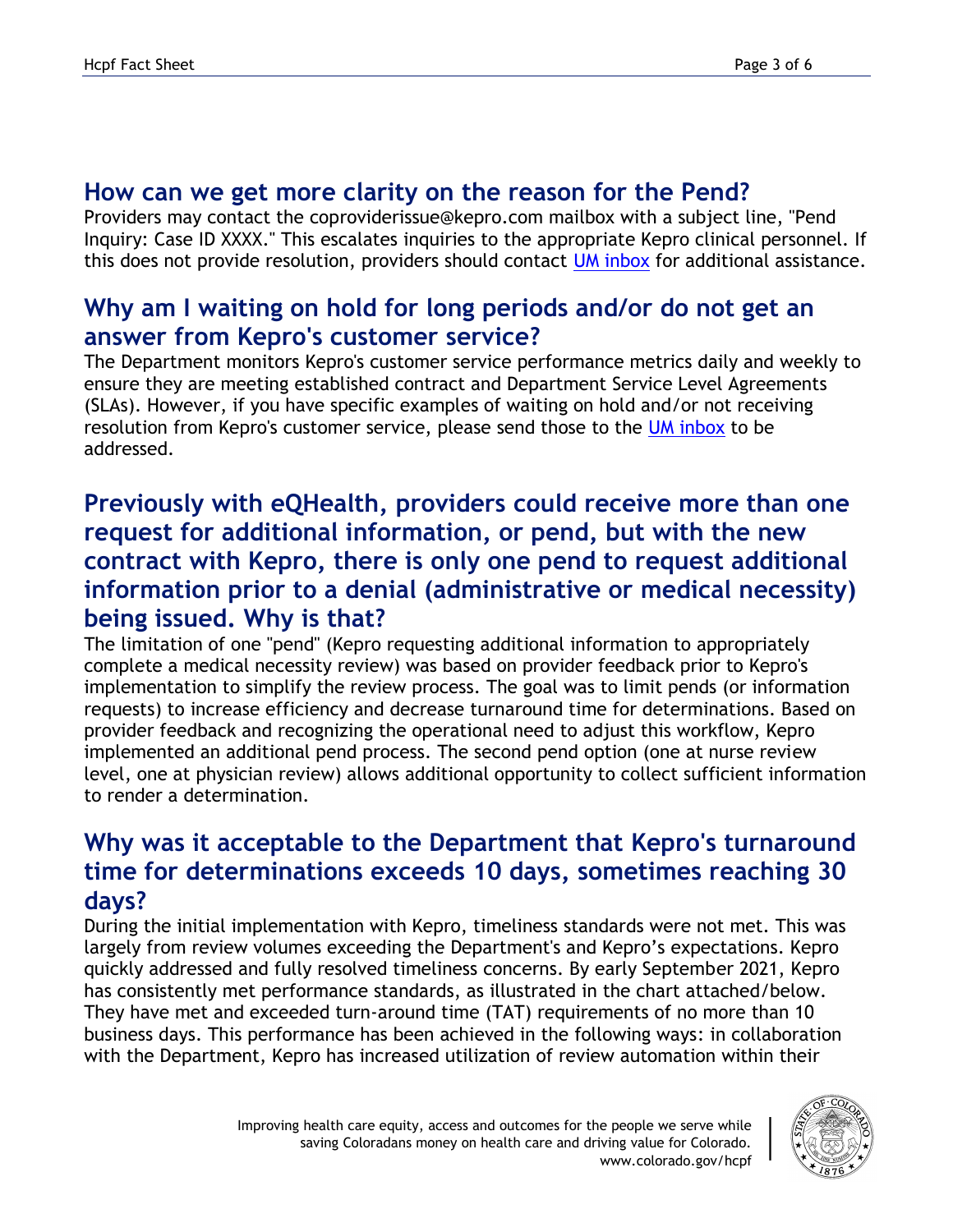system, increased staffing, and cross-trained reviewers to be able to work in multiple benefit areas or review queues. The Department closely monitors TAT on a daily, weekly, and monthly basis.

#### **Why were there no reports available for providers in Atrezzo to view PARs in process and status?**

The Department recognized the need for a Provider report. We worked with Kepro to develop a provider report in Atrezzo to view case and determination status outcomes and other information. Please reference the [quick reference guide.](https://hcpf.colorado.gov/sites/hcpf/files/How%20to%20Request%20Provider%20Reports%20in%20Atrezzo.pdf)

#### **Why do messages in Kepro's system, Atrezzo, disappear and I can't respond to messages?**

It is accurate that messages in the portal do not continually appear once they have been viewed. However, these notes do not disappear. Once you read a message in the inbox, it can be viewed within the individual case ID for the member. Based on provider feedback, Kepro developed a [provider reporting tool](https://hcpf.colorado.gov/sites/hcpf/files/How%20to%20Request%20Provider%20Reports%20in%20Atrezzo.pdf) so you can track the status of all cases submitted.

#### **Why can I not upload more than 15 pages in the PAR portal, Atrezzo?**

There is no page limit in the PAR portal in Atrezzo. However, there is a file size limitation of 10MB for each attachment, and providers should review how their files are saved and the file size before submitting. This [document here](https://hcpf.colorado.gov/sites/hcpf/files/How%20to%20Add%20Supporting%20Documentation%20-%20Quick%20Reference%20Guide_May2021_0.pdf) walks through the process of how to upload supporting documentation and includes information on the file size limitation.

## **My request was submitted as Expedited but Kepro changed it to Rapid. Why did Kepro do this and is Kepro able to do this?**

Definitions for Expedited and Rapid reviews were established by the Department (see page 11 in the [Kepro Provider Manual\)](https://hcpf.colorado.gov/sites/hcpf/files/Provider%20Manual.pdf). If a Provider submits a PAR to Kepro as Expedited or Rapid and Kepro determines, based on the information provided with the PAR, that the request does not meet the definition, Kepro has been given direction by the Department to change the request type.

## **Is the P2P process confusing, difficult, and time-consuming?**

In response to stakeholder feedback about responsiveness, the Department made recent improvements in the Peer-to-Peer (P2P) process. This involves having a dedicated scheduler confirm a mutually agreed upon date and time for the P2P call. After an adverse decision, ordering Providers may request a P2P review within 10 business days of the review determination. A P2P allows the ordering Provider to discuss the case with a Kepro physician reviewer. Feedback to Kepro and the Department indicates this is helpful for the ordering

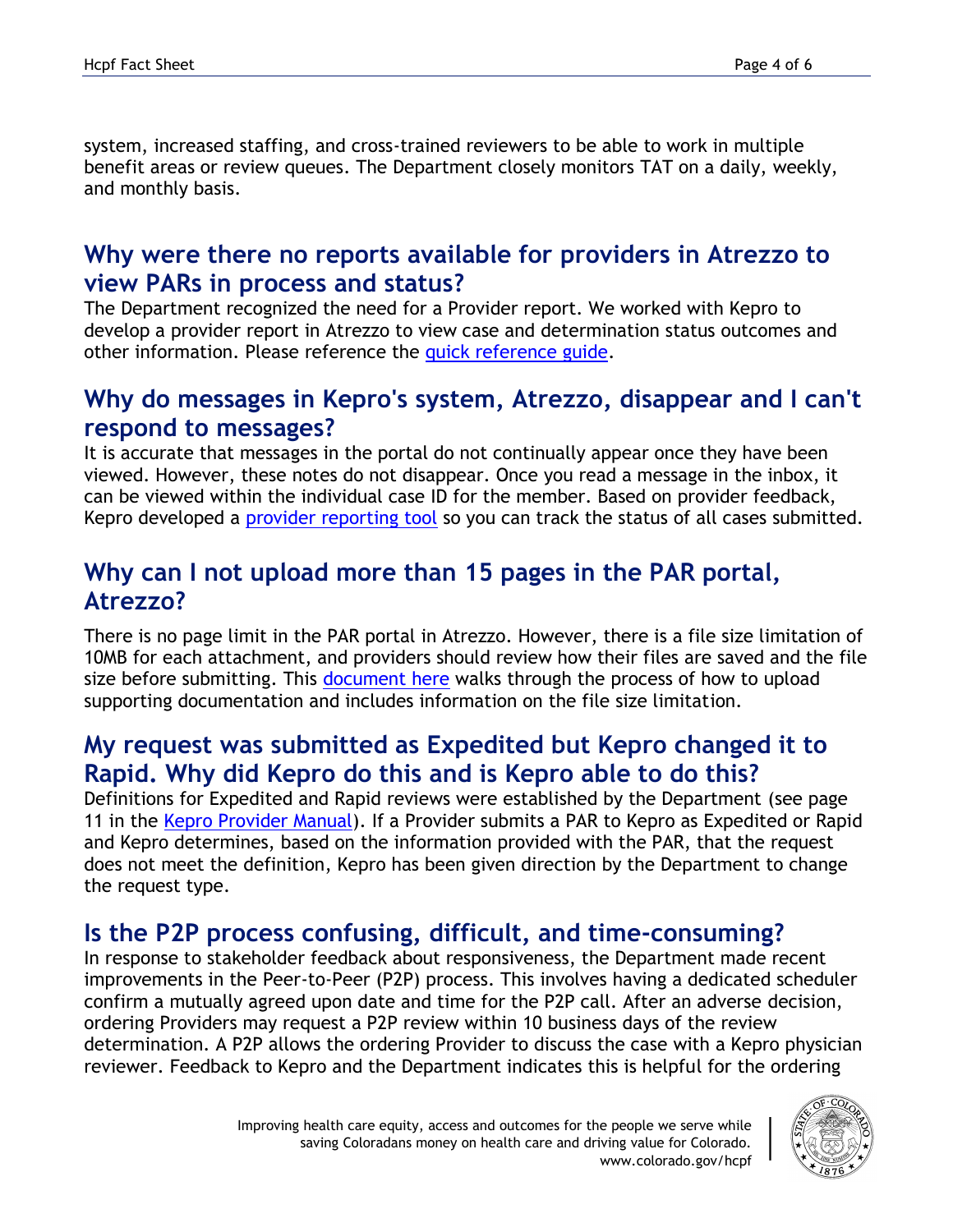Provider to provide clarification or additional information, or to gain clearer understanding why a request was denied. P2P reviews may result in either the denial being upheld or overturned depending on the conversation between the ordering Provider and Kepro physician reviewer.

## **Why does Kepro disregard or ignore statements from the PCP including letters of medical necessity?**

Kepro considers statements from PCPs in determining medical necessity and it is one source of supporting information and documentation. Please see page 19 of the [Health First](https://www.healthfirstcolorado.com/wp-content/uploads/2020/05/Health-First-Colorado-Member-Handbook.pdf)  [Colorado Member Handbook.](https://www.healthfirstcolorado.com/wp-content/uploads/2020/05/Health-First-Colorado-Member-Handbook.pdf)

## **How do I modify an eQ PAR?**

Please visit ColoradoPAR.com to see instructions for modifying PARs, including this link to [the change request form.](https://hcpf.colorado.gov/sites/hcpf/files/EQ%20Health%20Prior%20Authorization%20Change%20Request%20Form%20posted%20April%202021.pdf)

#### **How do I locate the PAR number? Why do the letters NOT give the Authorization Number?**

The Department is working with Kepro on this issue of populating PAR numbers on determination letters. In the meantime, providers may search Atrezzo (the PAR portal) by case ID and find the PAR number under the header of "SRV AUTH."

#### **What is the timeframe to respond to a pend?**

When Kepro pends a PAR for additional information, Providers have seven (7) business days to respond.

#### **How do I change the NPI on a PAR?**

NPI numbers on PARs do not affect approval or denial of a PAR. Please submit new claims and PARs under the current/active NPI, however there is no need to go back and update NPIs on old PARs. If providers have issues submitting claims due to their new NPI, please email [COproviderissue@kepro.com.](mailto:COproviderissue@kepro.com)

## **What do I do when a partial approval is changed to full approval, however the update is not showing in Atrezzo?**

Please contact Kepro directly at coproviderissue@kepro.com. If Kepro does not resolve the issue, please contact [hcpf\\_um@state.co.us.](mailto:hcpf_um@state.co.us)

## **Why won't Kepro let me void a PAR?**

Providers can void PARs if a determination has not been made. Once a determination has been made, providers cannot void PARs.